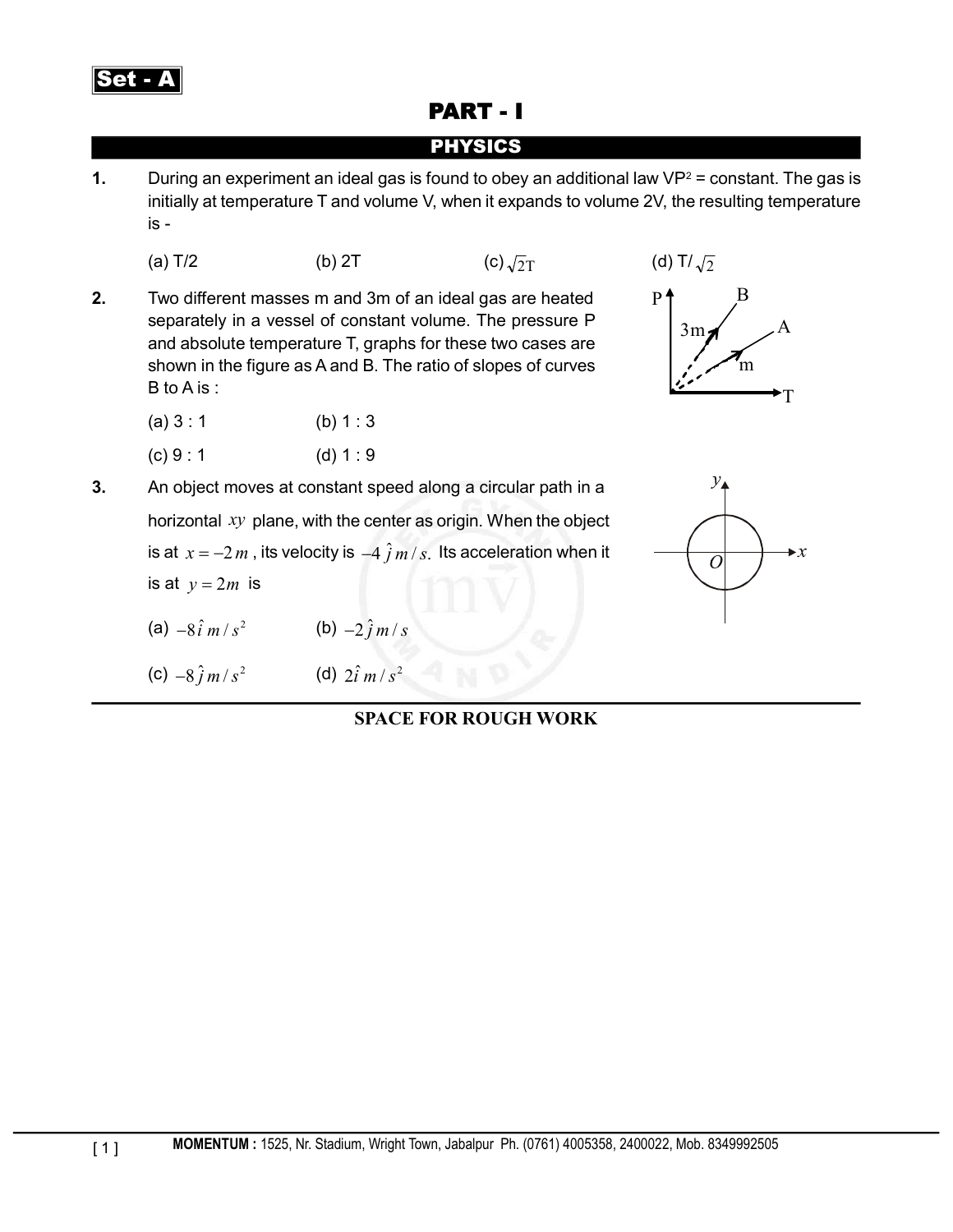- Set A
- **4.** A mass 2*m* lies on a fixed, smooth cylinder. An ideal string attached to  $2m$  passes over the cylinder to mass  $m$ . Then the value of angle  $\theta$  for which system is in equilibrium
	- (a)  $40^{\circ}$  (b)  $45^{\circ}$
	- (c)  $60^{\circ}$  (d)  $30^{\circ}$
- **5.** Find the contact force on the block having mass 1 kg. (Assume wedge to be fixed). Take  $g = 10 m s^{-2}$ 
	- (a)  $2\sqrt{5}N$  (b)  $3\sqrt{5}N$
	- (c)  $4\sqrt{5}N$  (d)  $5\sqrt{5}N$

**6.** Four equal capacitors, each of capacity *C* , are arranged as shown. The point  $\overline{A}$  and  $\overline{B}$  is connected with a battery of emf *V* volt. The work done by battery will be :

- (a) 5 8 *CV* (b)  $\frac{3}{5}$ 5  $CV$  (c)  $\frac{5}{3}$ 3
- **7.** The optical path of a monochromatic light is the same if it goes through 2.00 cm of glass or 2.25 cm of water. If the refractive index of water is 1.33, what is the refractive index of glass ?
	- (a) 1.4 (b) 1.5 (c) 1.6 (d) 1.38

### **SPACE FOR ROUGH WORK**







*CV* (d) *CV*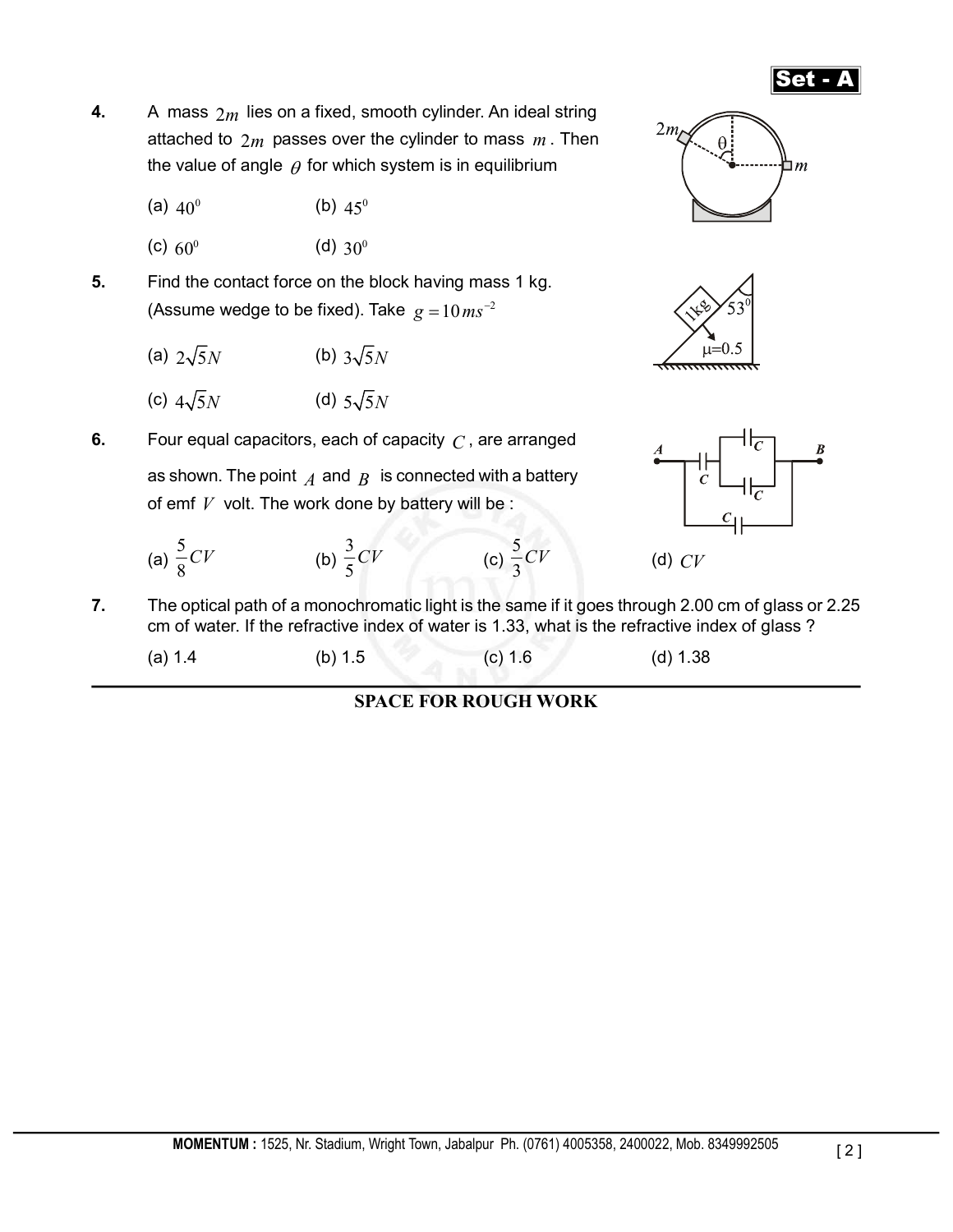

**8.** Locate the image formed by refraction in the situation

shown in figure. The point C is the centre of curvature.

 $(a)$  50 cm left (b) 100cm left

(c) 50 cm right (d) 100m right



- **9.** A particle of charge +*Q* is released from rest and moves under the influence of a uniform horizontal electric field and gravity. The quantities/quantity which continuously increases(s) during its motion are/is :
	- (a) electric charge (b) gravitational potential energy
	- (c) electric potential energy (d) kinetic energy
- **10.** A ball of mass 1 g and charge  $10^{-8}$ C moves from point  $\overline{A}$  of potential 600*V* to point  $\overline{B}$  of zero potential. The speed of ball at point *B* is  $20 \text{ cm s}^{-1}$ . The speed of ball at point *A* will be :
	- (a)  $16.7 \text{ cm s}^{-1}$  (b)  $16.7 \text{ m s}^{-1}$  (c)  $2.8 \text{ cm s}^{-1}$  (d)  $2.8 \text{ m s}^{-1}$
- **11.** Two plane mirrors are inclined at an angle such that a ray incident on a mirror undergoes a total deviation of 240° after two reflections. The angle between mirrors and the number of images of an object formed by two mirrors will be respectively:
	- (a)  $60^{\circ},5$  (b)  $60^{\circ},6$  (c)  $45^{\circ},5$  (d)  $30^{\circ},6$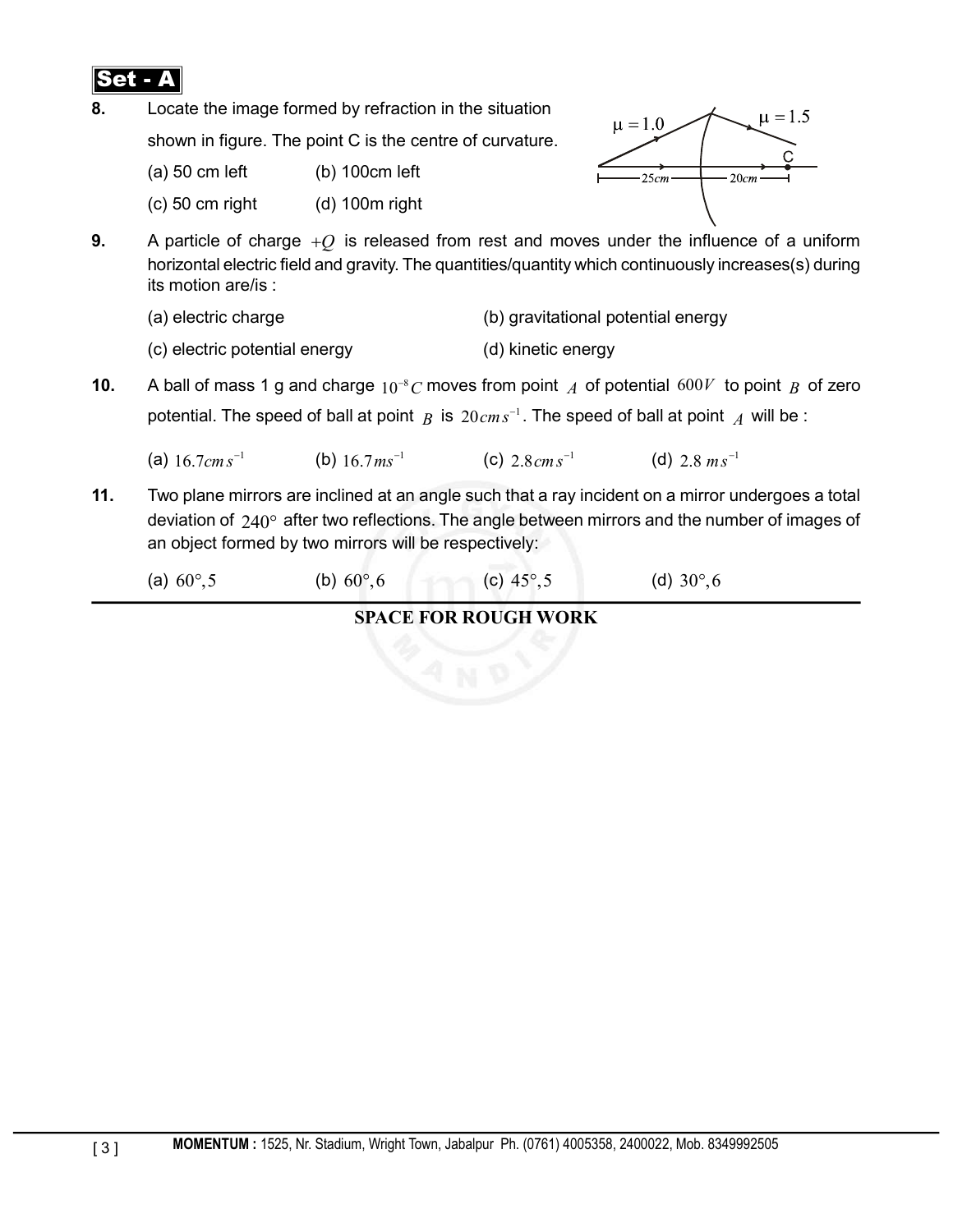

**12.** The rms value of electric field of light coming from the sun is  $720$   $NC^{-1}$ . The average total energy density of e.m. wave is :

(a)  $3.3 \times 10^{-3}$  Jm<sup>-3</sup> (b)  $4.58 \times 10^{-6}$  Jm<sup>-3</sup> (c)  $6.37 \times 10^{-9}$  Jm<sup>-3</sup> (d)  $81.35 \times 10^{-12}$  Jm<sup>-3</sup>

**13.** A ring of radius R carries a charge q uniformly distributed over it. A long thin wire carrying charge  $\lambda$  per unit length is held along its axis with one end coinciding with the centre of the ring. Find the interaction between the ring and the thread

(a) 
$$
\frac{q\lambda}{2\pi \varepsilon_0 R}
$$
 (b)  $\frac{2q\lambda}{\pi \varepsilon_0 R}$ 

(c) 
$$
\frac{4q\lambda}{\pi \varepsilon_0 R}
$$
 \t\t (d)  $\frac{q\lambda}{4\pi \varepsilon_0 R}$ 



**14.** A plano-convex lens has a focal length of 30*cm* . Its convex surface is silvered. Point object is placed at a distance of 15*cm* from it. Then, the magnification produced is : (given  $\mu_{g} = 1.5$ )

|  | (a) $0.2$ | (b) $0.4$ | (c) 0.5 | $(d)$ 0.6 |
|--|-----------|-----------|---------|-----------|
|--|-----------|-----------|---------|-----------|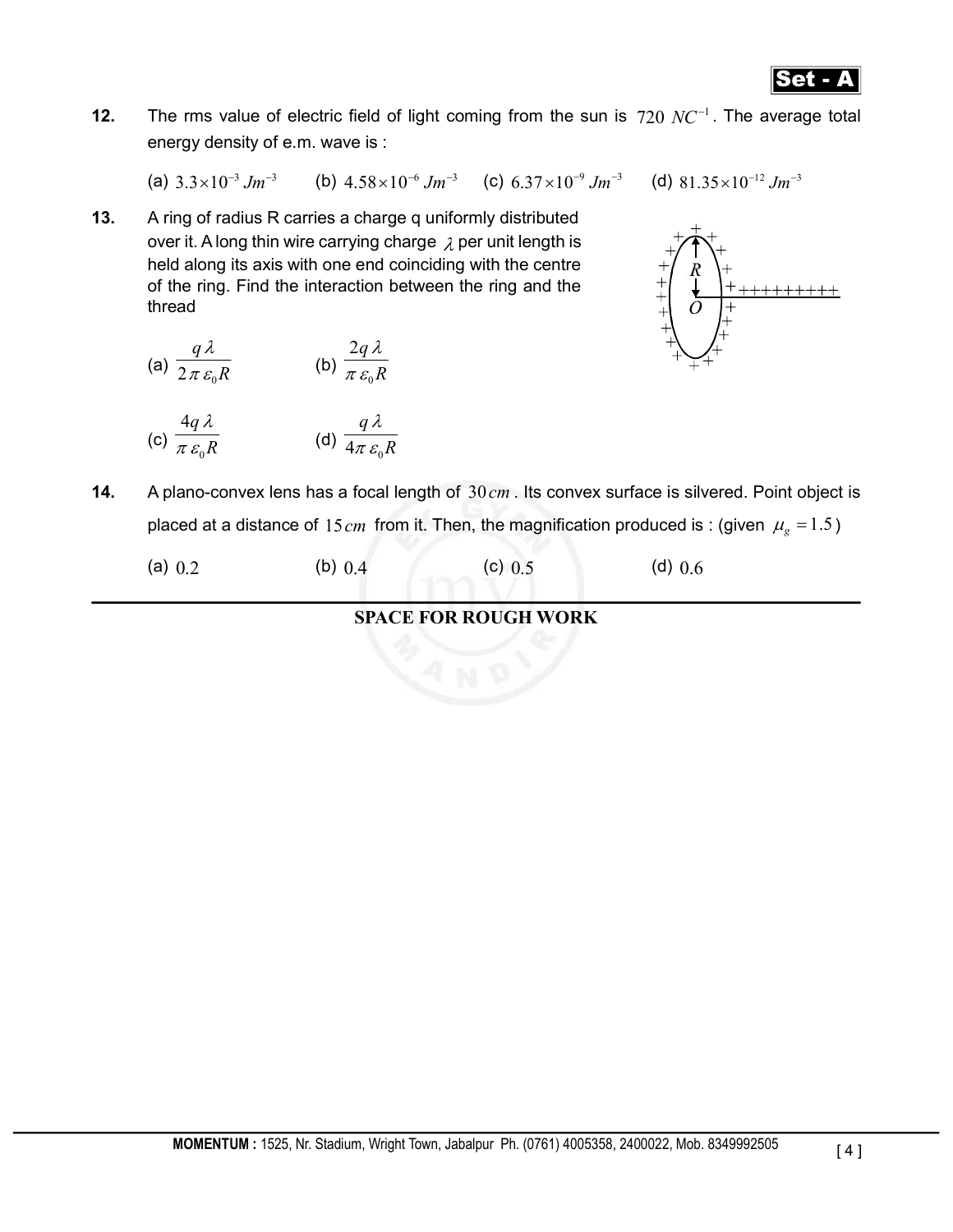

**15.** The velocity of the image when the object and plane mirror both are moving towards each other with velocities  $2 ms^{-1}$  and  $4 ms^{-1}$ , is :

(a)  $5 m/s$  (b)  $7 m/s$  (c)  $10 m/s$  (d)  $8 m/s$ 

**16.** In the figure the block B of mass m starts from rest at the top of a wedge W of mass M. All surfaces are without friction. W can slide on the ground B slides down onto the ground, moves on it with a speed v, has an elastic collision with the wall, and climbs back onto W. Choose the wrong option:



- (a) From the beginning, till the collision with the wall, the centre of mass of 'B plus W' does not move horizontally
- (b) After the collision, the centre of mass of 'B plus W' moves with the velocity 2mv +
- (c) B will reach the top of W again
- (d) When B reaches its highest position on W, the speed of W is  $\frac{2mv}{m+M}$ +
- **17.** In Young's experiment, wavelength of red light is  $7.8 \times 10^{-8}$  cm and that of blue light is  $5.2 \times 10^{-8}$ cm. Value of n for which (n + 1)th blue bright line coincides with nth red fringe is –
	- (a) 1 (b) 2 (c) 3 (d) 4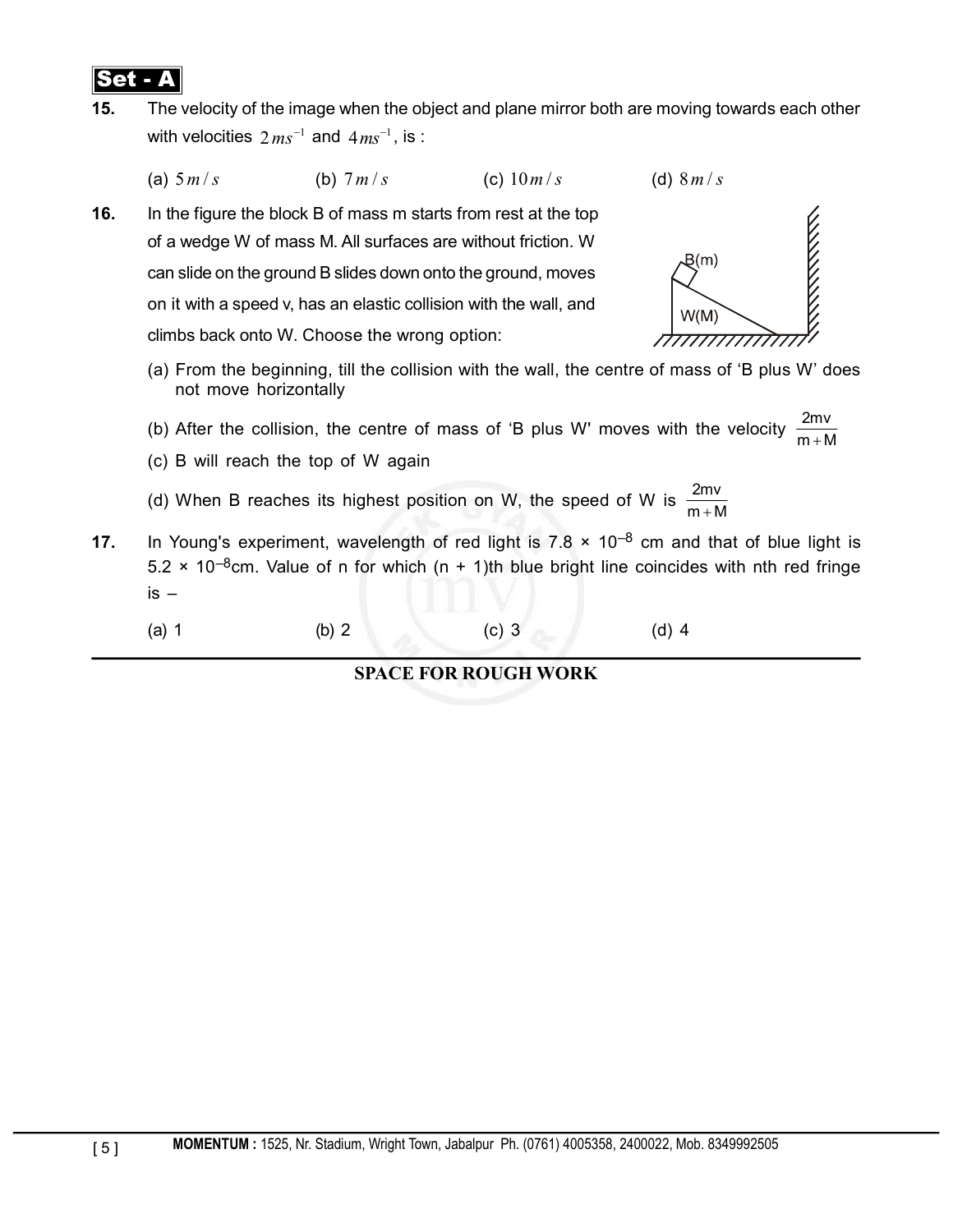

- **18.** A wall has two layer A and B, each made of a different material. Both layers have the same thickness. The thermal conductivity of the material of A is twice that of B. Under thermal equilibrium, the temperature difference across the wall is 36°C. The temperature difference across layer A is
	- (a)  $6^{\circ}$ C (b)  $24^{\circ}$ C (c)  $10^{\circ}$ C (d)  $12^{\circ}$ C
- **19.** Two liquids of same volume take 324 s and 810 s respectively in cooling from 60ºC to 50ºC in identical circumstances. If the ratio of specific heats of these liquids is  $3 : 4$ , then the ratio of their densities will be – (Water equivalent of calorimeter is negligible)

(a) 
$$
\frac{3}{4}
$$
 (b)  $\frac{4}{9}$  (c)  $\frac{8}{15}$  (d)  $\frac{9}{20}$ 

**20.** An insect moves with a velocity v towards the plane mirror. Mirror is moving with velocity  $\sqrt{3}v$  as shown. The velocity of the image will be :

(a) 
$$
-v\hat{i} + \frac{\sqrt{3}}{2}v\hat{j}
$$
 (b)  $-\frac{v}{2}\hat{i} - \frac{\sqrt{3}}{2}v\hat{j}$ 

(c) 
$$
-\frac{5\sqrt{3}}{2}v\hat{i} + \frac{1}{2}v\hat{j}
$$
 (d)  $-\frac{v}{2}\hat{i} + \frac{\sqrt{3}}{2}v\hat{j}$ 

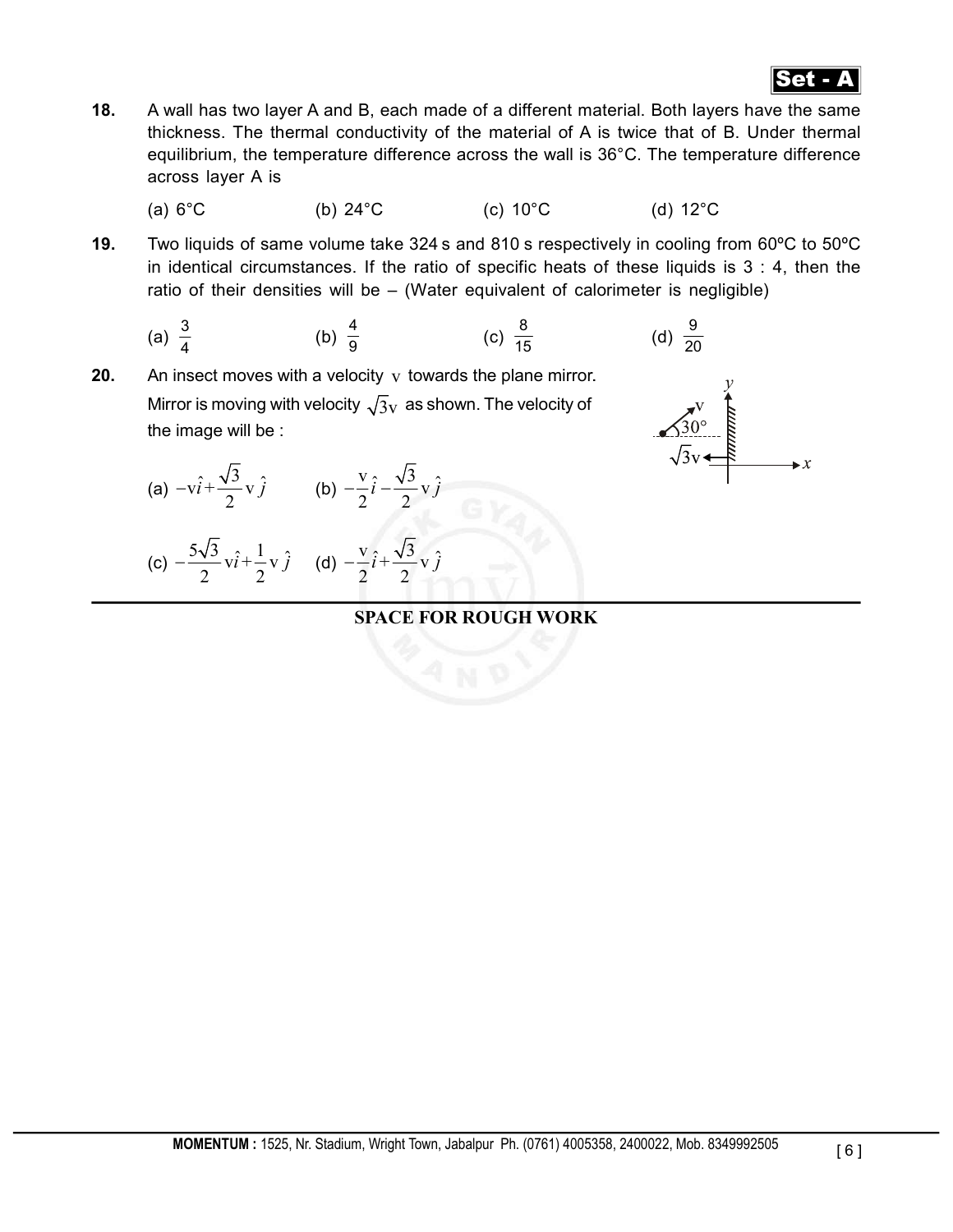

# PART - II

### **CHEMISTRY**

**21.** The first and second dissociation constants of an acid  $H_1A$  are  $1.0 \times 10^{-5}$  and  $5.0 \times 10^{-10}$  respectively. The overall dissociation constant of the acid will be :

(a)  $0.2 \times 10^5$  (b)  $5.0 \times 10^{-5}$  (c)  $5.0 \times 10^{15}$  (d)  $5.0 \times 10^{-15}$ 

- **22.** Arrange the following in **increasing** order of energy :
- (i)  $n = 4, \ell = 2, m = -1, s = +1/2$  <br> (ii)  $n = 3, \ell = 2, m = -1, s = -1/2$ (iii)  $n = 4, l = 0, m = 0, s = +1/2$  (iv)  $n = 5, l = 0, m = 0, s = -1/2$ (a)  $i < ii < iv$  (b)  $iii < ii < iv < i$  (c)  $iii < iv < ii < i$  (d)  $ii < iii < i < iv$ **23.** Calculate equilibrium constant (approx) at 25°C for the cell reaction :  $F_{\alpha}S\Omega \rightarrow F_{\alpha}S\Omega + C_{\alpha}$

$$
Fe_{(s)} + CuSO_4 \rightleftharpoons FeSO_4 + Cu_{(s)}
$$
  
Given :  $E_{Fe/Fe^{2+}}^{\circ} = +0.453 \text{ volt}$ ;  $E_{Cu/Cu^{2+}}^{\circ} = -0.3435 \text{ volt}$ 

(a) 
$$
1.0 \times 10^{25}
$$
 (b)  $1.0 \times 10^{20}$  (c)  $1.0 \times 10^{27}$  (d)  $1.0 \times 10^{22}$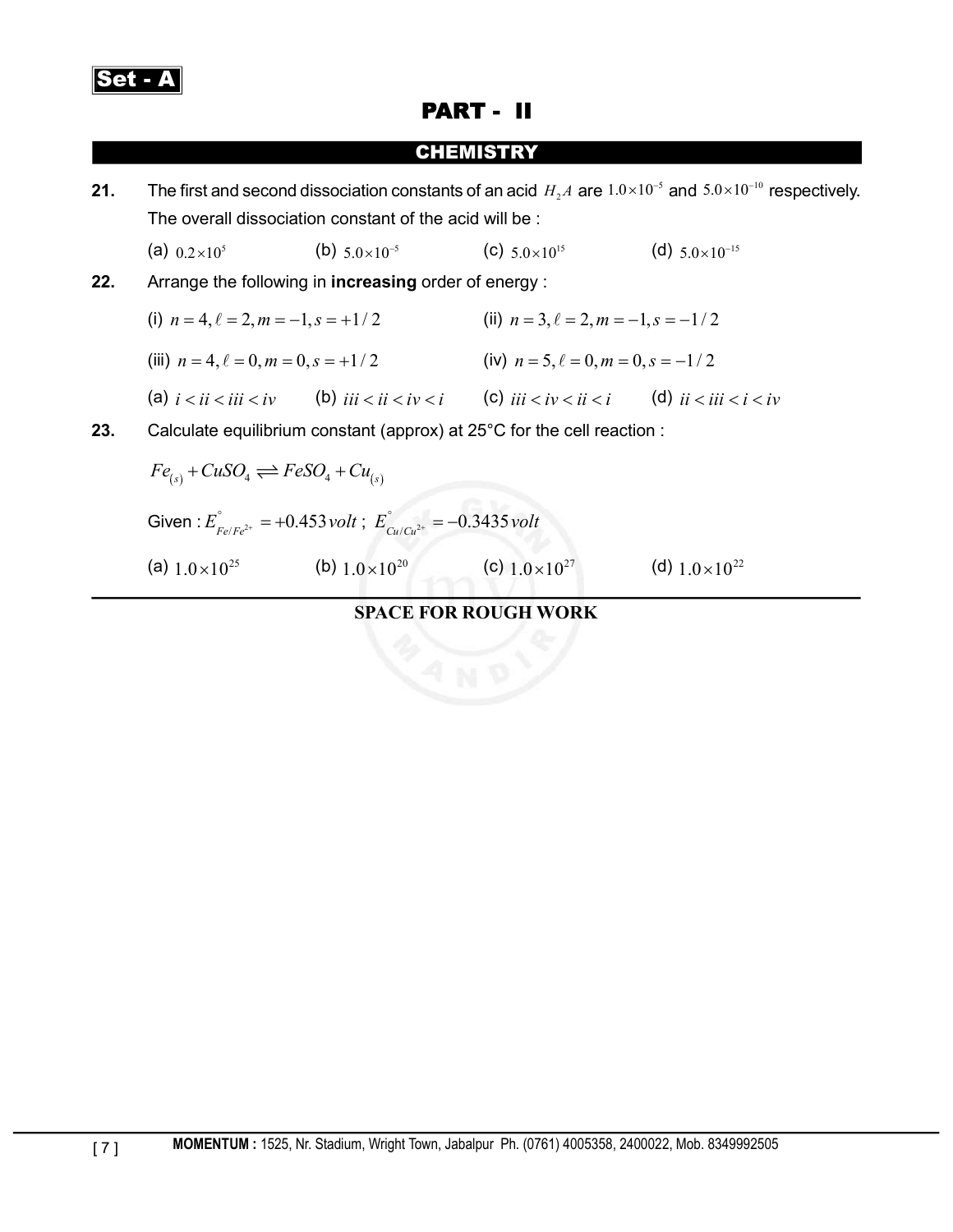# Set - A

**24.**  $PCl_5$  dissociation in a closed container as :

$$
PCl_5(g) \rightleftharpoons PCl_3(g) + Cl_2(g)
$$

If total pressure at equilibrium of the reaction mixture is  $P$  and degree of dissociation of  $PCl<sub>5</sub>$  is  $\alpha$ , the partial pressure of  $\mathit{PCl}_3$  will be :

(a) 
$$
P \cdot \left[\frac{\alpha}{\alpha+1}\right]
$$
 (b)  $P \cdot \left[\frac{2\alpha}{1-\alpha}\right]$  (c)  $P \cdot \left[\frac{\alpha}{\alpha-1}\right]$  (d)  $P \cdot \left[\frac{\alpha}{1-\alpha}\right]$ 

- **25.** Two first order reaction have half-lives in the ratio 8:1. Calculate the ratio of time intervals  $t$ <sub>1</sub> :  $t$ <sub>2</sub>. The time  $t_1$  and  $t_2$  are the time period for  $\left(\frac{1}{4}\right)^{th}$  $\left(\frac{1}{4}\right)^{n}$  and  $3^{\text{th}}$  $\left(\frac{3}{4}\right)^{m}$  completion. (a) 1 : 0.301 (b) 0.125 : 0.602 (c) 1 : 602 (d) none of these
- **26**. The  $pH$  of a buffer containing equal molar conectrations of a weak base and its chloride ( $K<sub>b</sub>$  for weak base =  $2 \times 10^{-5}$ , log2 = 0.3) is :
	- (a) 5 (b) 9 (c) 4.7 (d) 9.3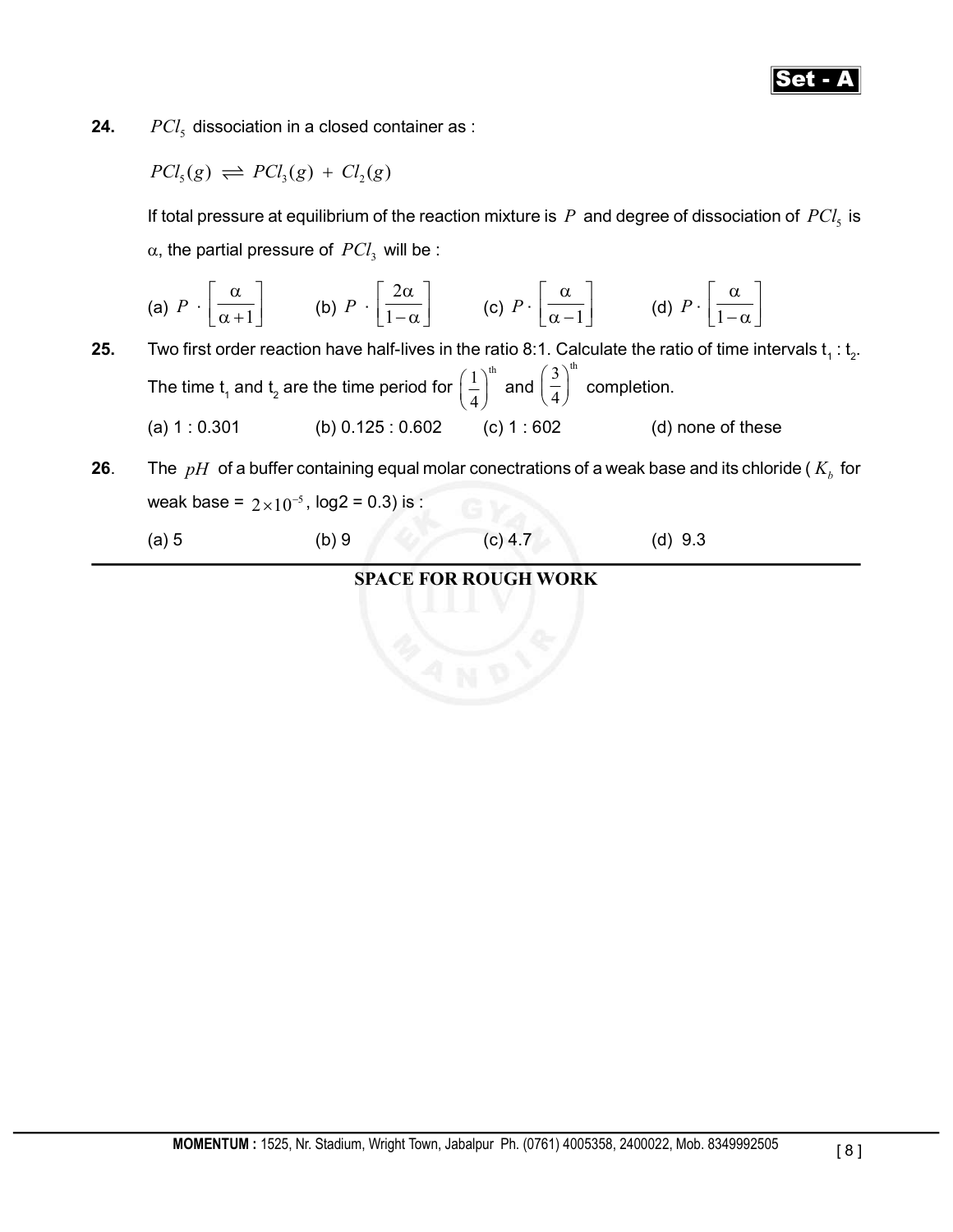

**27.** Three arrangements are shown for the complex  $[CoBr<sub>2</sub>(NH<sub>3</sub>)(en)]\AA$ . Which one is wrong statement?



- (a) *I* and *II* are geometrical isomers (b) *II* and *III* are optical isomers
	-
- 
- (c) *I* and *III* are optical isomers (d) *II* and *III* are geometrical isomers
- **28.** The vapour pressure curves of the same solute in the same solvent are shown. The curves are parallel to each other and do not intersect. The concentrations of solutions are in order of :
	- (a)  $I < II < III$  (b)  $I = II = III$
	- $(C) I > II > III$   $(d) I > III > II$

## **29.** The systematic (IUPAC) name of the compound with the following structural formula shall be :

- (a) 1-ethyl-2-methylcyclohexene
- (b) 2-methyl-1-ethylcyclohexene
- (c) 3-ethyl-2-methylcyclohexene
- (d) 4-ethyl-3-methylcyclohexene



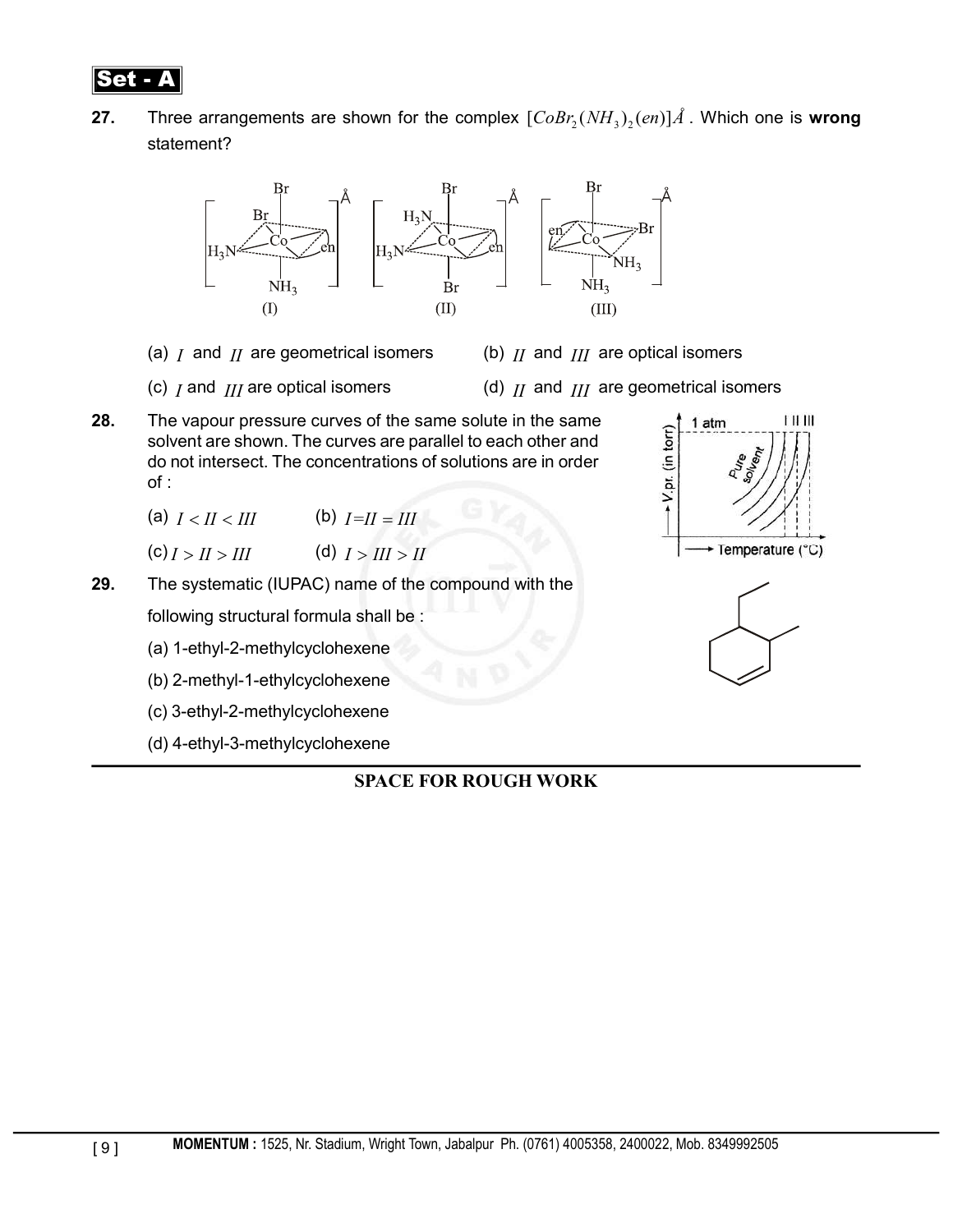## **Set** - *A*

$$
\begin{array}{ll}\n & \text{Br} \\
& & \text{Re} \\
& & \text{Re} \\
& & \text{Re} \\
& & \text{Re} \\
& & \text{Re} \\
& & \text{Re} \\
& & \text{Re} \\
& & \text{Re} \\
& & \text{Re} \\
& & \text{Re} \\
& & \text{Re} \\
& & \text{Re} \\
& & \text{Re} \\
& & \text{Re} \\
& & \text{Re} \\
& & \text{Re} \\
& & \text{Re} \\
& & \text{Re} \\
& & \text{Re} \\
& & \text{Re} \\
& & \text{Re} \\
& & \text{Re} \\
& & \text{Re} \\
& & \text{Re} \\
& & \text{Re} \\
& & \text{Re} \\
& & \text{Re} \\
& & \text{Re} \\
& & \text{Re} \\
& & \text{Re} \\
& & \text{Re} \\
& & \text{Re} \\
& & \text{Re} \\
& & \text{Re} \\
& & \text{Re} \\
& & \text{Re} \\
& & \text{Re} \\
& & \text{Re} \\
& & \text{Re} \\
& & \text{Re} \\
& & \text{Re} \\
& & \text{Re} \\
& & \text{Re} \\
& & \text{Re} \\
& & \text{Re} \\
& & \text{Re} \\
& & \text{Re} \\
& & \text{Re} \\
& & \text{Re} \\
& & \text{Re} \\
& & \text{Re} \\
& & \text{Re} \\
& & \text{Re} \\
& & \text{Re} \\
& & \text{Re} \\
& & \text{Re} \\
& & \text{Re} \\
& & \text{Re} \\
& & \text{Re} \\
& & \text{Re} \\
& & \text{Re} \\
& & \text{Re}
$$

Which of the following orientations of elimination is preferred by this reaction ?

(a) 
$$
> C
$$
  
\n $\left(\frac{e^{Br}}{\sqrt{C}}\right)^{C}$   
\n $\left(\frac{e^{Br}}{\sqrt{C}}\right)^{C}$   
\n $\left(\frac{e^{Br}}{\sqrt{C}}\right)^{C}$   
\n $\left(\frac{e^{Br}}{\sqrt{C}}\right)^{C}$ 

In this case, both *Br* atoms are anticoplanar leading to anti elimination

(b) 
$$
\sum_{\substack{C \subseteq C \\ |B| \\ |B| \\ |C}} \sum_{\substack{D \\ |B| \\ |D| \\ |D| \\ |D|}} \sum_{\substack{C < -\infty \\ |C| < -\infty \\ |C| < \infty}} \sum_{\substack{C < -\infty \\ |C| < -\infty \\ |C| < \infty}} \sum_{\substack{C < -\infty \\ |C| < -\infty \\ |C| < -\infty \\ |C| < \infty}} \sum_{\substack{C < -\infty \\ |C| < -\infty \\ |C| < -\infty \\ |C| < -\infty \quad |C| \leq \infty \quad |C| \leq \infty \quad |C| \leq \infty \quad |C| \leq \infty \quad |C| \leq \infty \quad |C| \leq \infty \quad |C| \leq \infty \quad |C| \leq \infty \quad |C| \leq \infty \quad |C| \leq \infty \quad |C| \leq \infty \quad |C| \leq \infty \quad |C| \leq \infty \quad |C| \leq \infty \quad |C| \leq \infty \quad |C| \leq \infty \quad |C| \leq \infty \quad |C| \leq \infty \quad |C| \leq \infty \quad |C| \leq \infty \quad |C| \leq \infty \quad |C| \leq \infty \quad |C| \leq \infty \quad |C| \leq \infty \quad |C| \leq \infty \quad |C| \leq \infty \quad |C| \leq \infty \quad |C| \leq \infty \quad |C| \leq \infty \quad |C| \leq \infty \quad |C| \leq \infty \quad |C| \leq \infty \quad |C| \leq \infty \quad |C| \leq \infty \quad |C| \leq \infty \quad |C| \leq \infty \quad |C| \leq \infty \quad |C| \leq \infty \quad |C| \leq \infty \quad |C| \leq \infty \quad |C| \leq \infty \quad |C| \leq \infty \quad |C| \leq \infty \quad |C| \leq \infty \quad |C| \leq \infty \quad |C| \leq \infty \quad |C| \leq \infty \quad |C| \leq \infty \quad |C| \leq \infty \
$$

In this case, both *Br* atoms are syncoplanar leading to syn elimination

- (c) both of these depending upon the situation
- (d) none of these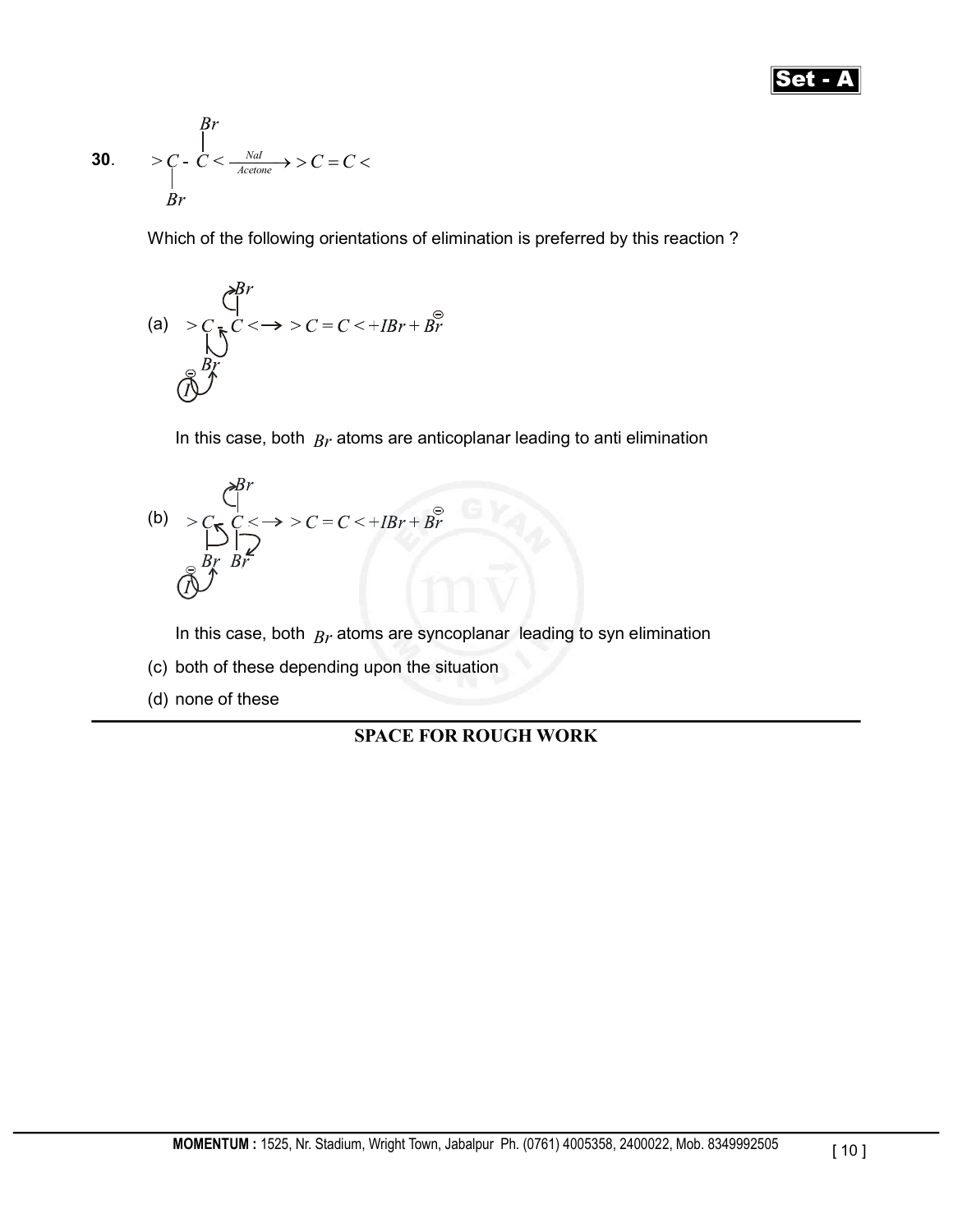





**32.** In the Cannizzaro reaction, the intermediate that will be the **best** hydride donor is :



**33.** In the reactions :

$$
\sum C = O \frac{\frac{Zn / Hg}{Conc.HCl} \rightarrow A}{\frac{NH_2 - NH_2}{KOH} \rightarrow B}
$$
  
Red *P* / *HI* 
$$
\rightarrow C
$$
  
423K

- (a) *A* is an aldehyde; *B* is ketone and *C* is an alkene
- (b) *A* , *B* and*C* are alkenes
- (c) *A* , *B* and*C* are alkanes
- (d) *A* and *B* alkenes while *C* is an alkane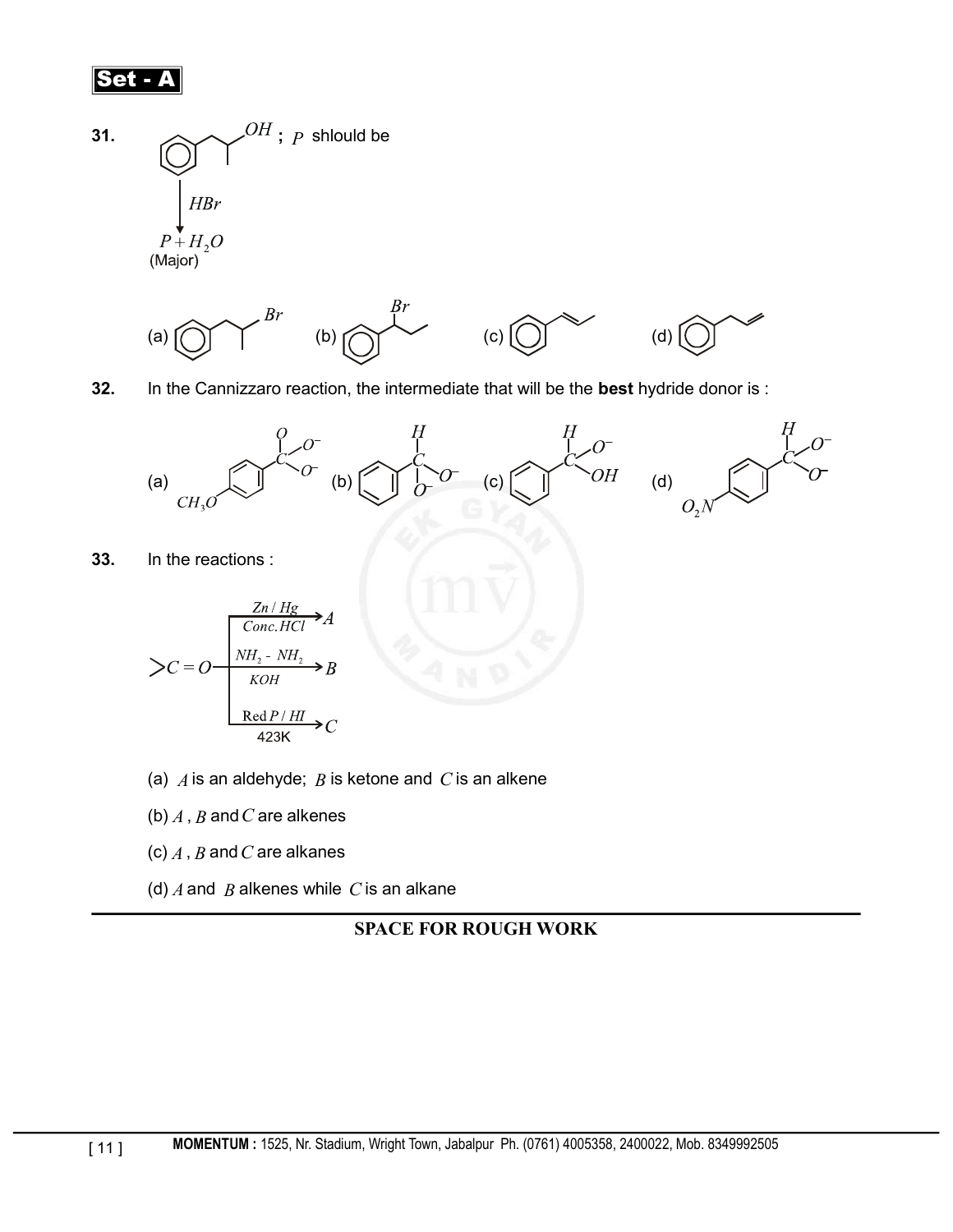$$
\fbox{\sf Set-}\mathbf{A}
$$

**34.** 
$$
H_2C = CH - CH_2 - CH_2 - CH_2 - CH - CH_3 \xrightarrow{\text{SOCl}_2} (A) \xrightarrow{\text{O}_3/\text{Zn}} (B) \xrightarrow{\text{NabH}_4} (C)
$$
  
OH

Compound (C) is :

(a) (b) *HOCH CH CH CH CH Cl* 2 2 2 2 2 - - - - -

(c)  $HO - CH_2 - CH_2 - CH_2 - CH_2 - CH - CH_3$ <br>(d)  $HO - CH_2 - CH_2 - CH_2 - CH_3 - CH_3$ <br>(d)  $HO - CH_2 - CH_2 - CH_2 - CH_3$ 

**35.** Which of the following molecules has longest  $C = C$  strength ?

(a) 
$$
CH_2 = C = CH_2
$$
   
 (b)  $CH_3 - CH = CH_2$ 

(c) 
$$
CH_3 - C_1 - CH = CH_2
$$
  
\n $CH_3$  (d)

(d) 
$$
CH_3
$$
 -  $\underset{CH_3}{C} = CH_2$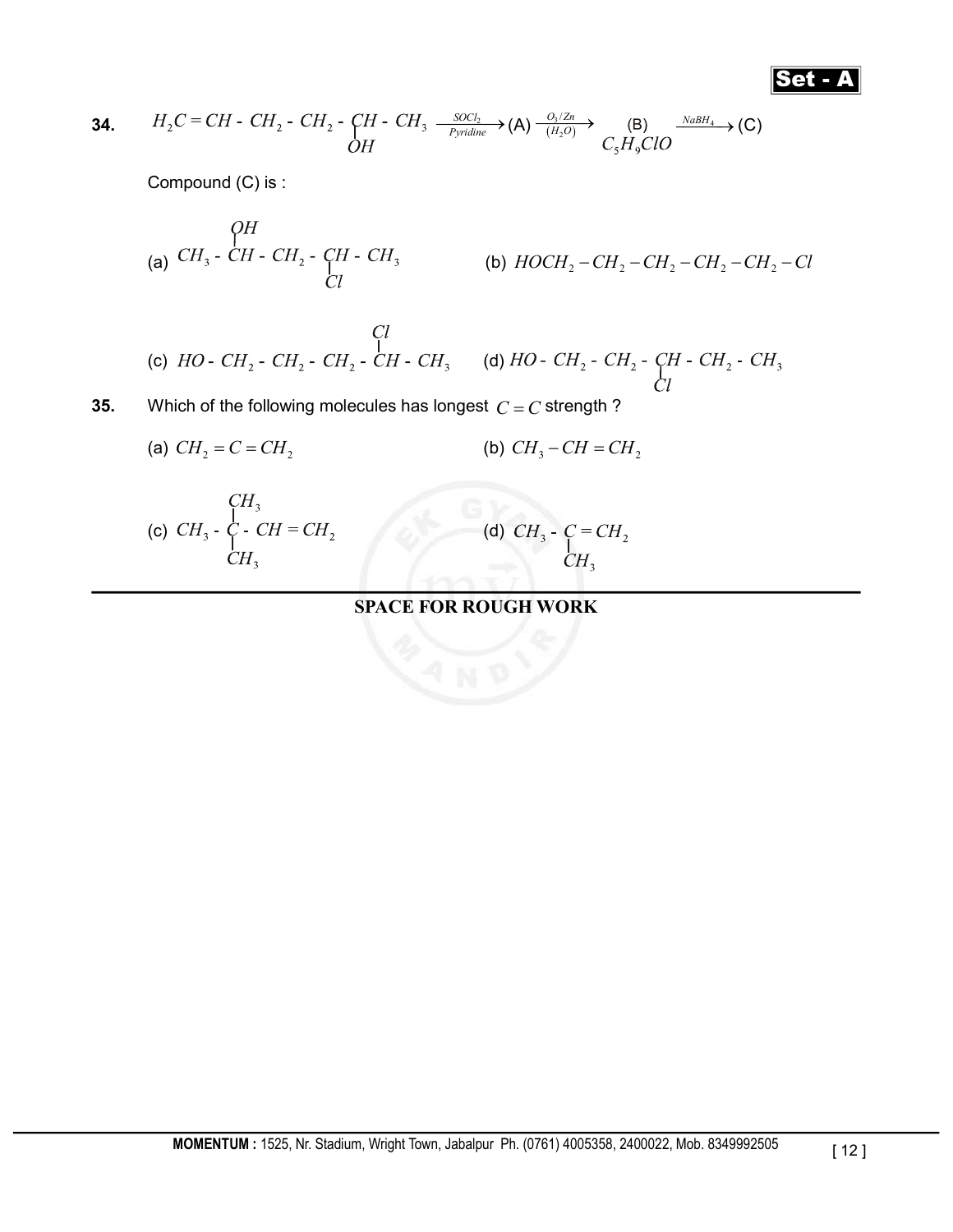

**36.** Consider the following compounds :



Arrange these compounds in decreasing order of their basicity :

(a)  $1 > 2 > 3 > 4$  (b)  $2 > 3 > 1 > 4$  (c)  $4 > 1 > 3 > 2$  (d)  $4 > 1 > 2 > 3$ 

**37.** Which compounds are both *meso* forms ?



**SPACE FOR ROUGH WORK**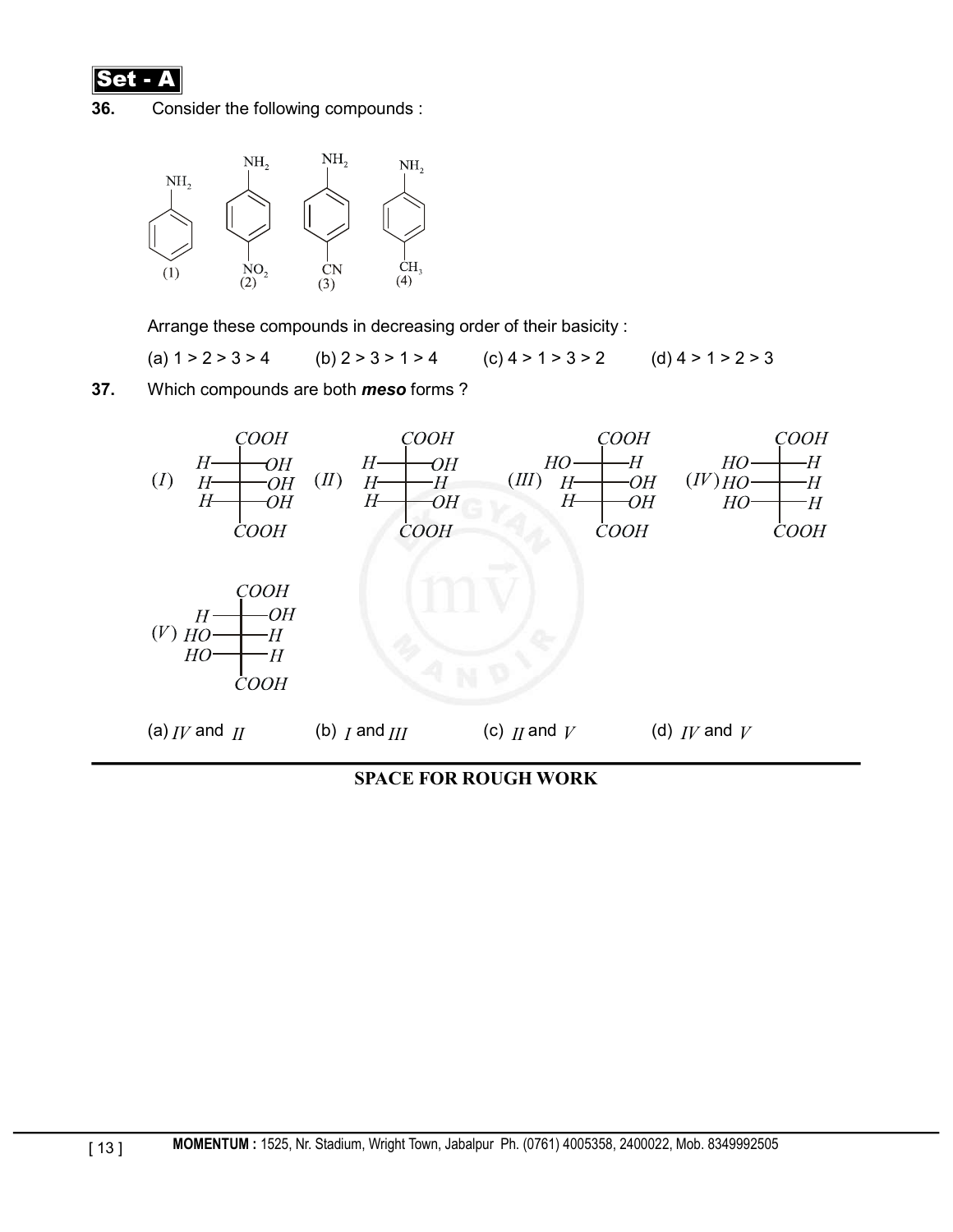## Set - A

**38**.

Which of the following bases is most suitable for this reaction ?

(a) KOH (b) KOEt (c) 
$$
CH_3
$$
 -  $\overline{ONa}$  (d)  $CH_3$  -  $\overline{C}$  -  $\overline{OK}$   
CH<sub>3</sub> -  $\overline{O} \oplus$   
CH<sub>3</sub> -  $\overline{C}$  -  $\overline{OK}$   
CH<sub>1</sub>

**39**. Compound  $(A)$  undergoes Cannizzaro reaction and  $(B)$  undergoes positive iodoform test. Therefore.

(a)  $A =$  Formaldehyde ;  $B = 1$ -Pentanal (b)  $A = C_6H_5CH_2CHO$ ;  $B = 3$ -Pentanone

- (c)  $A =$  Formaldehyde;  $B =$  2-Pentanone (d)  $A =$  Propionaldehyde;  $B =$  1-Pentanol
- **40**. Choose the reaction that is **correctly** shown :



**SPACE FOR ROUGH WORK**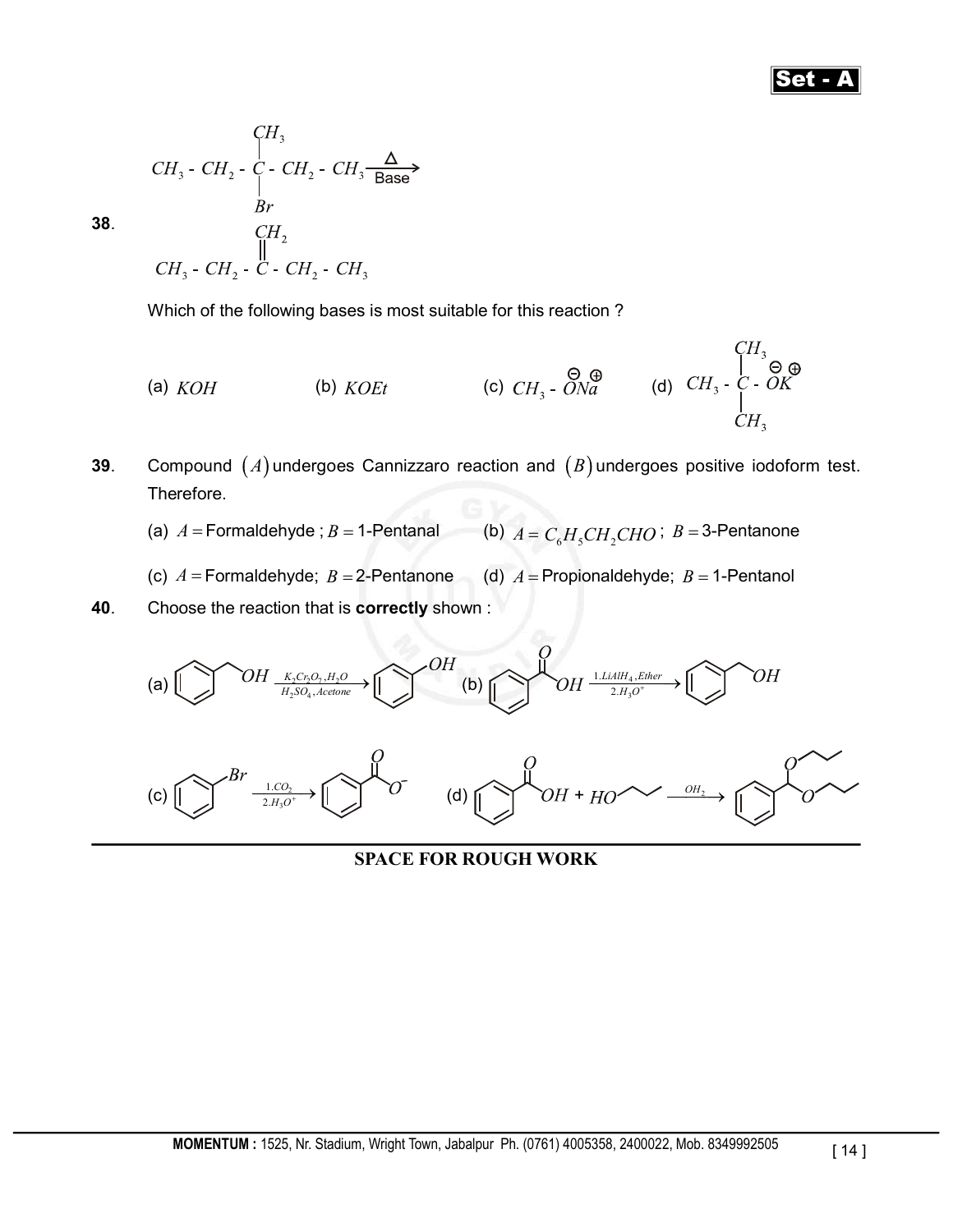

# PART - III

|     |                                                                                                  |                  | <b>BIOLOGY</b>   |                           |  |
|-----|--------------------------------------------------------------------------------------------------|------------------|------------------|---------------------------|--|
| 41. | The bacteria which lack flagella and move by gliding are included in:                            |                  |                  |                           |  |
|     | (a) Spirochaetes                                                                                 | (b) Rickettsia   | (c) Myxobacteria | (d) Edubacteria           |  |
| 42. | Which of the following represents the correct sequence of the relative size in descending order? |                  |                  |                           |  |
|     | (a) Chromosome, cell, nucleus, water molecule, oxygen atom                                       |                  |                  |                           |  |
|     | (b) Cell, nucleus, chromosome, water molecule, oxygen atom                                       |                  |                  |                           |  |
|     | (c) Cell, nucleus, water molecule, oxygen atom, chromosome                                       |                  |                  |                           |  |
|     | (d) Nucleus, water molecules, cell, chromosome, oxygen atom                                      |                  |                  |                           |  |
| 43. | The Golgi complex originates from:                                                               |                  |                  |                           |  |
|     | (a) Cell membrane                                                                                | (b) Cytoplasm    | (c) Mitochondria | (d) Endoplasmic reticulum |  |
| 44. | According to whom Air and Light are important for nourishment of plants?                         |                  |                  |                           |  |
|     | (a) Stephen Hales                                                                                | (b) Robert Mayer | (c) Julius Sach  | (d) Von Helmont           |  |
| 45. | Which of the followign is growth inhibitor:                                                      |                  |                  |                           |  |
|     | (a) Gibberellic acid                                                                             | (b) Auxin        | (c) Cytokinin    | (d) Ethylene              |  |
|     |                                                                                                  |                  |                  |                           |  |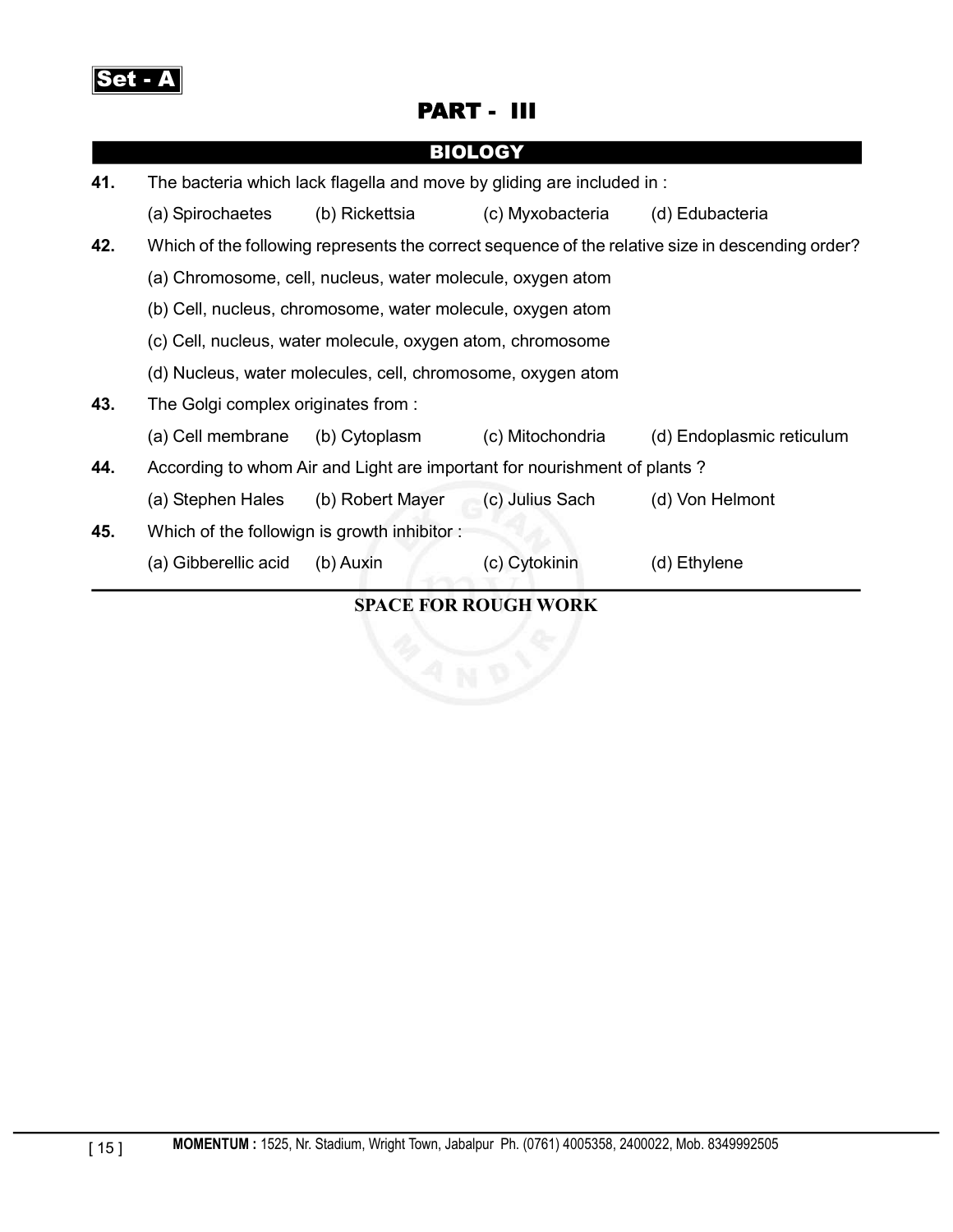

**46.** For rooting of Leaves of *Bryophyllum*, the growth regulator used is : (a) Indole butyric acid (b) Gibberellic acid (c) Carotene (d) Lycopene **47.** If there are 4 pollen mother cell in anther, what will be the number of pollen grains ? (a) 8 (b) 4 (c) 16 (d) 12 **48.** Transfusion tissue is present in the leaves of : (a) Dryopteris (b) Cycas (c) Pinus (d) Both 'b' and 'c' **49.** Canada balsam used as a mounting material extracted from : (a) Cycas (b) Abies (c) Pinus (d) Agathis **50.** Amount of water in soil is measured by : (a) Tensiometer (b) Potometer (c) Porometer (d) All of the above

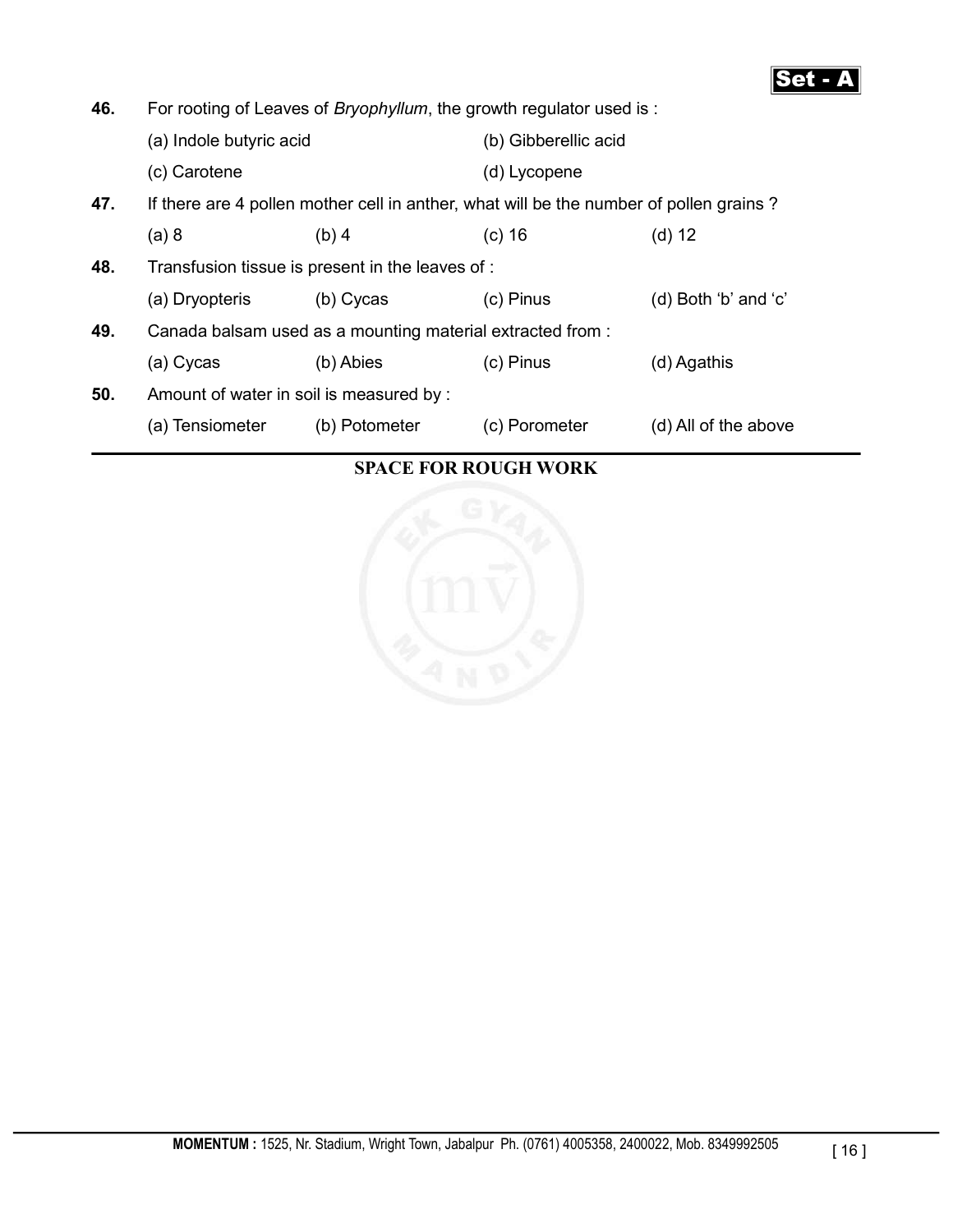

| Typically all mammals have 7 cervical vertebrae except in :<br>51.          |                   |                           |                                               |
|-----------------------------------------------------------------------------|-------------------|---------------------------|-----------------------------------------------|
| (a) Elephant                                                                | $(b)$ Man         | $(c)$ Rat                 | (d) Sea cow                                   |
| Bipolar nerve cell in the eye are found in :                                |                   |                           |                                               |
| (a) Sclerotic                                                               | (b) Choroid       | (c) Retina                | (d) Yellow spot                               |
|                                                                             |                   |                           |                                               |
| (a) Rods                                                                    | (b) Cones         | (c) Rods & cones          | (d) None of these                             |
| One of the following does the same work is done by nephridia is earthworm : |                   |                           |                                               |
| (a) Flame cells in liver fluke                                              |                   | (b) Myotomes in fish      |                                               |
| (c) Statocyst in prawn                                                      |                   | (d) Parotid gland in toad |                                               |
| Pellegra is caused due to deficiency of :                                   |                   |                           |                                               |
| (a) Thiamine                                                                | (b) Ascorbic acid | (c) Niacin                | (d) Calciferol                                |
|                                                                             |                   |                           | These cells of retina can distinguish colour: |